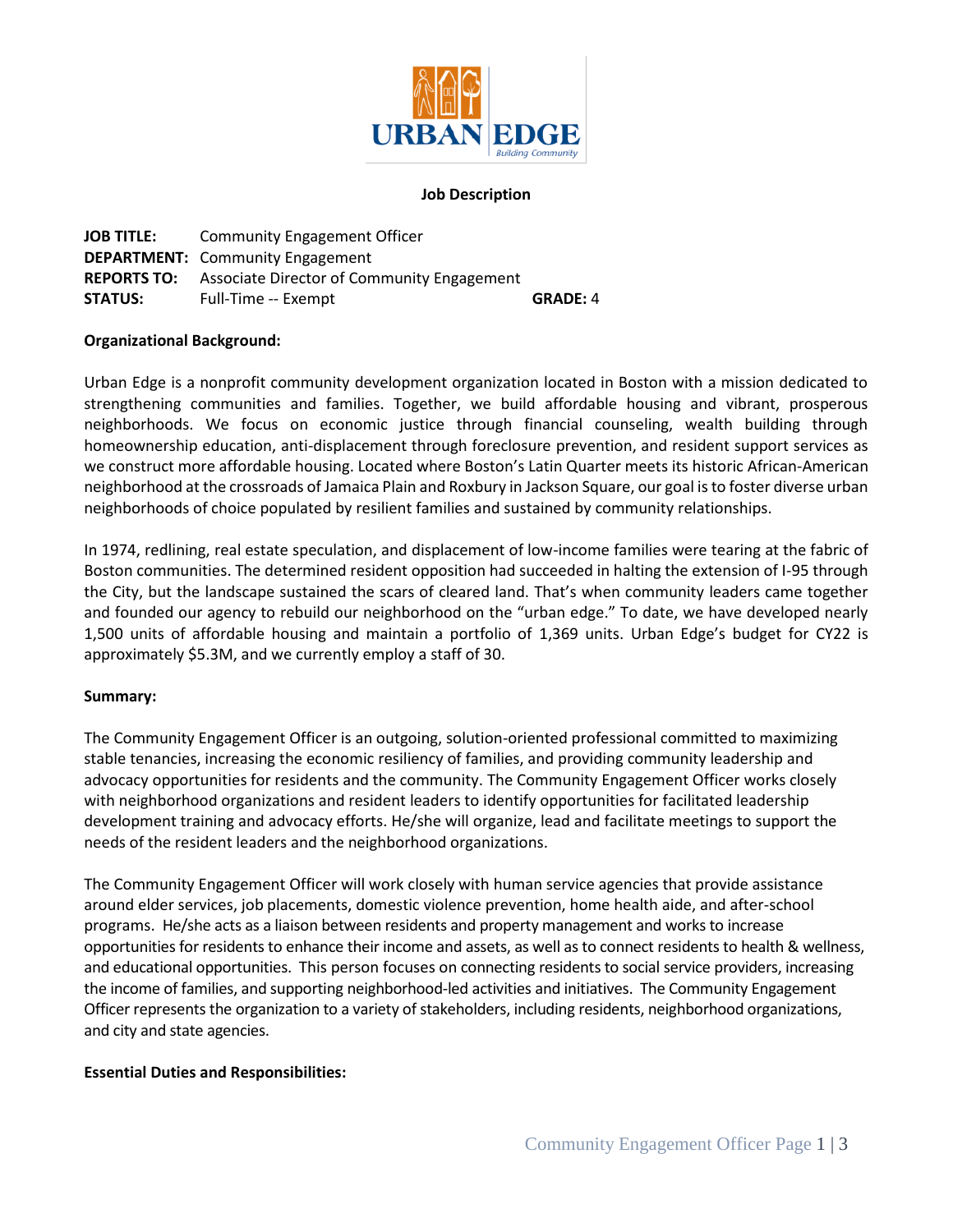- Identify and lead community advocacy efforts that address the needs of the core neighborhood. This could include but is not limited to public safety, affordable housing, civic engagement and other issues.
- Work with Community Engagement staff to develop a model for community leadership development that draws from Urban Edge's experience with resident leadership development.
- Lead and implement leadership development initiatives and activities intended to increase the success of meaningful resident engagement.
- Identify leadership development opportunities for current and future resident leaders in the Urban Edge portfolio, and the larger community.
- Lead and facilitate monthly and/or quarterly meetings with peer organizations in Urban Edge's Core Neighborhood.
- Provide one-to-one coaching and goal setting with residents, specifically around goals related to promoting economic mobility, including housing, budgeting, education, career and more. This will also include collaboration with the property management company to carry out some these initiatives.
- Identify and cultivate relationships with organizations that provide resources to families living in affordable housing.
- Design and execute effective communication strategies to inform residents of community events and other relevant information.
- Collect all required community engagement information and input them into appropriate databases.
- Assist in report writing for community engagement activities and initiatives.

# **Additional Responsibilities:**

- Represent Urban Edge at resident, neighborhood, and City and State-wide meetings and initiatives.
- Work closely with property management and other staff to resolve resident issues that destabilize tenancy. This includes Urban Edge's work with property management around resident receivables across the portfolio.
- Work with the Real Estate team and other Urban Edge teams as appropriate to ensure that residents of Urban Edge's service area are engaged and participating in the organization's work and decision-making.
- Collaborate with other teams within the organization in the planning/implementation of community events and media relations for Community Engagement.
- Attend community events/celebrations and Urban Edge events/meetings as needed (events sometimes occur during nights and/or weekends).
- Perform other duties as assigned.

## **Qualifications**:

## *Minimum Required Experience, Education, and Background:*

- At least 2-3 years' experience in resident resource coordination, community organizing, community planning, and/or community relations.
- Strong Facilitation skills.
- Strong customer service orientation, communication, and interpersonal skills.
- Strong client management skills.